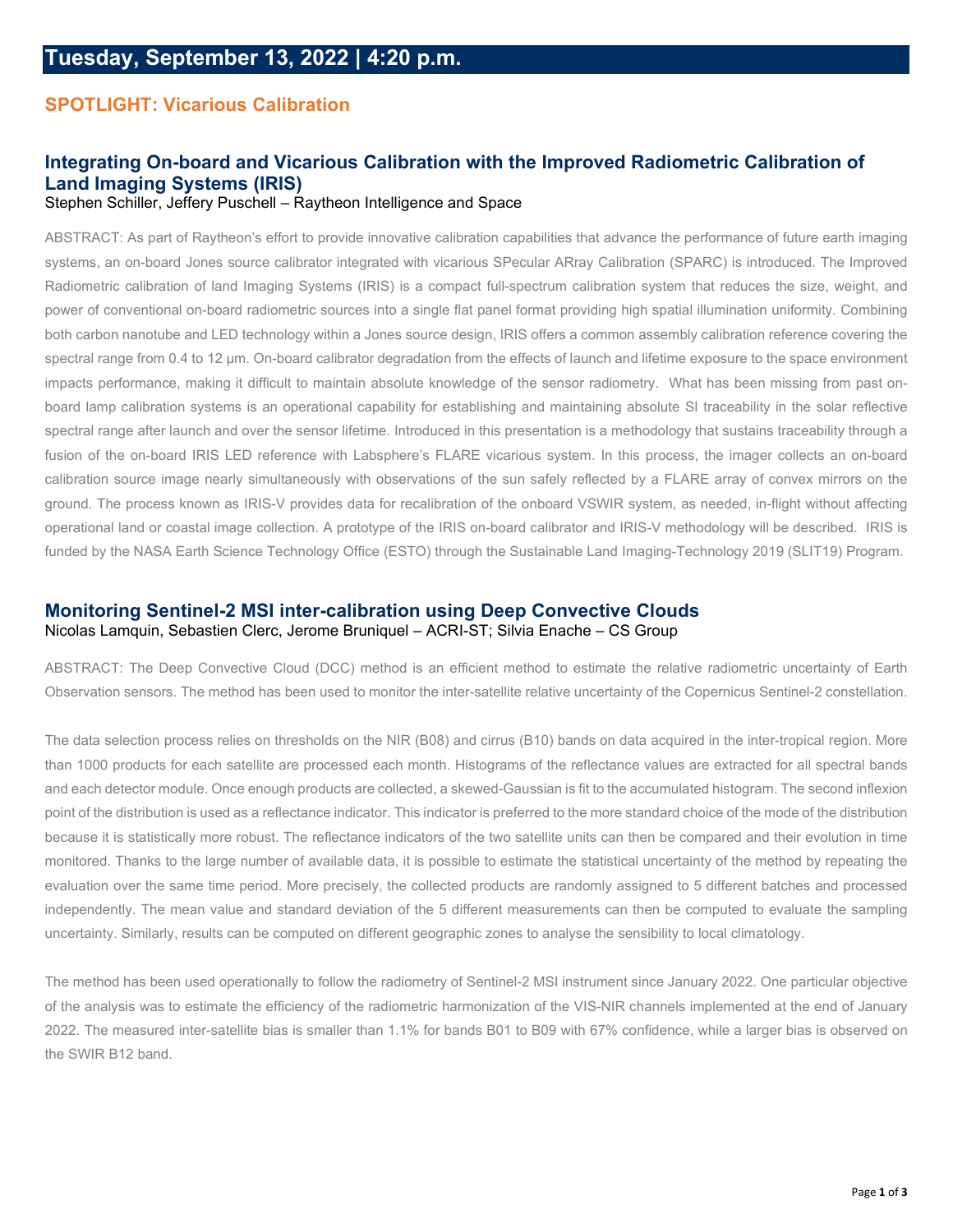## **The Ground to Space CALibration Experiment (G-SCALE): SI-traceable Intercalibration of Multiscale Earth Observation Platforms using Mirror-based Targets**

Brandon Russell, Chris Durell, Jeff Holt – Labsphere, Inc.; Raymond Sofer, Pablo Arroyo-Mora – National Research Council of Canada; Emmett Ientilucci, David Conran – Rochester Institute of Technology; Michele Kuester, Tina Ochoa – Maxar **Technologies** 

ABSTRACT: In order to deliver high quality, traceable, multi-sensor optical Earth Observation measurements and fused data products, there is a need for common reference sources and dedicated intercalibration and bias assessment activities. The goal of the Ground to Space CALibration Experiment (G-SCALE) was to demonstrate the use of convex mirrors as a radiometric and spatial calibration and validation (cal/val) technology for Earth Observation (EO) assets operating at multiple altitudes and spatial scales. Specifically, to generate a point source with NIST-traceable absolute radiance signal for simultaneous vicarious calibration of multi- and hyperspectral sensors in the VNIR/SWIR range, aboard Unmanned Aerial Vehicles (UAVs), aircraft, and satellites. The experiment was carried out at the Rochester Institute of Technology's 177-acre Tait Preserve in Penfield, NY, USA on July 23, 2021. The G-SCALE represents a unique, international collaboration between commercial, academic, and government entities for the purpose of evaluating a novel method to improve vicarious cal/val for EO, in direct comparison to traditional diffuse reflectance techniques. We will provide an overview of the experiment and acquired data sets, with an intercomparison of signature retrievals using both traditional and mirror-based calibration techniques.

Furthermore, we will present updates to the FLARE Network, an on-demand automated commercial cal/val network utilizing the mirror technology employed in G-SCALE. Extensive validation efforts have shown stable performance against commercial and agency missions, with radiometric uncertainties below 3.5% across most of the solar reflective spectrum (350 – 2500 nm). In addition to high dynamic range fixed nodes, newly developed semi-mobile stations have been developed which can be quickly and inexpensively deployed to provide targeted references suitable for cal/val. The first of these units was commissioned to validate Sentinel 2 surface reflectance products. Finally, we present the upcoming Mauna Loa node, created in partnership with the NOAA Mauna Loa Observatory. This high-altitude, atmospherically stable site provides multiple radiometric and spatial calibration points. The Mauna Loa FLARE node has the potential to achieve < 1.5% radiometric uncertainty for multi- and hyperspectral Earth Observation missions.

#### **Vicarious Calibration of Orbiting Carbon Observatory 2 and 3**

Dejian Fu, Robert Rosenberg, Carol Bruegge, Thomas Pongetti, Richard Lee, James McDuffie, Linley Kroll, Mark Helmlinger, Gary Spiers, David Crisp, Annmarie Eldering – NASA Jet Propulsion Laboratory, California Institute of Technology

ABSTRACT: The Orbiting Carbon Observatory 2 and 3 (OCO-2 and OCO-3) instruments, launched in 2014 and 2019 respectively, employ multiple methodologies to refine the absolute radiometric scale. One technique, vicarious calibration, uses in-situ measurements taken at Railroad Valley, USA (RRV), along with near simultaneous measurements (within 0.5 hours) from the satellite instruments. The JPL field team has conducted measurement campaigns near every summer solstice since 2009 along with colleagues from the Greenhouse gases Observing SATellite (GOSAT) project, JAXA/NIES. Since 2012, additional ground datasets have been collected in the spring and fall to support additional targets acquired throughout the year. The RRV playa is also equipped with automated sensors developed and maintained independently by JPL and the Remote Sensing Group at University of Arizona. These automated data sets include surface pressure, surface reflectance, aerosol optical depth, and the ambient meteorological condition (temperature, wind speed, and relative humidity). The automated surface reflectance data sets provide a valuable time series, although the reported values are systematically lower than the spectroradiometer measurements collected by the field team. This is because the automated sensors do not directly measure the surface reflectance. They measure the reflected radiance at the bottom of atmosphere to estimate the surface reflectance but use a radiative transfer modeling (MODTRAN and the solar irradiance data) to estimate the downwelling solar flux incident on the RRV playa. We have combined the datasets collected during the field campaigns with these automated datasets to estimate scaling factors for the analysis of OCO-2 and OCO-3 measurements taken significantly before or after the campaigns. This combination could mitigate the systematic bias in the automated datasets and improve temporal coverage for OCO-2 and OCO-3. Other recent updates to the vicarious calibration data analysis procedure include adopting the TSIS-SIM solar irradiance spectra, and reprocessing data from the entire OCO-2 and OCO-3 missions using the ACOS Build 10 retrieval algorithm, and MODIS surface bidirectional reflectance factor version 6.1 data in the off-nadir correction to nadir surface reflectance to account for the impacts of OCO2/OCO3 viewing geometry. Results from the vicarious calibration analyses are presented here,